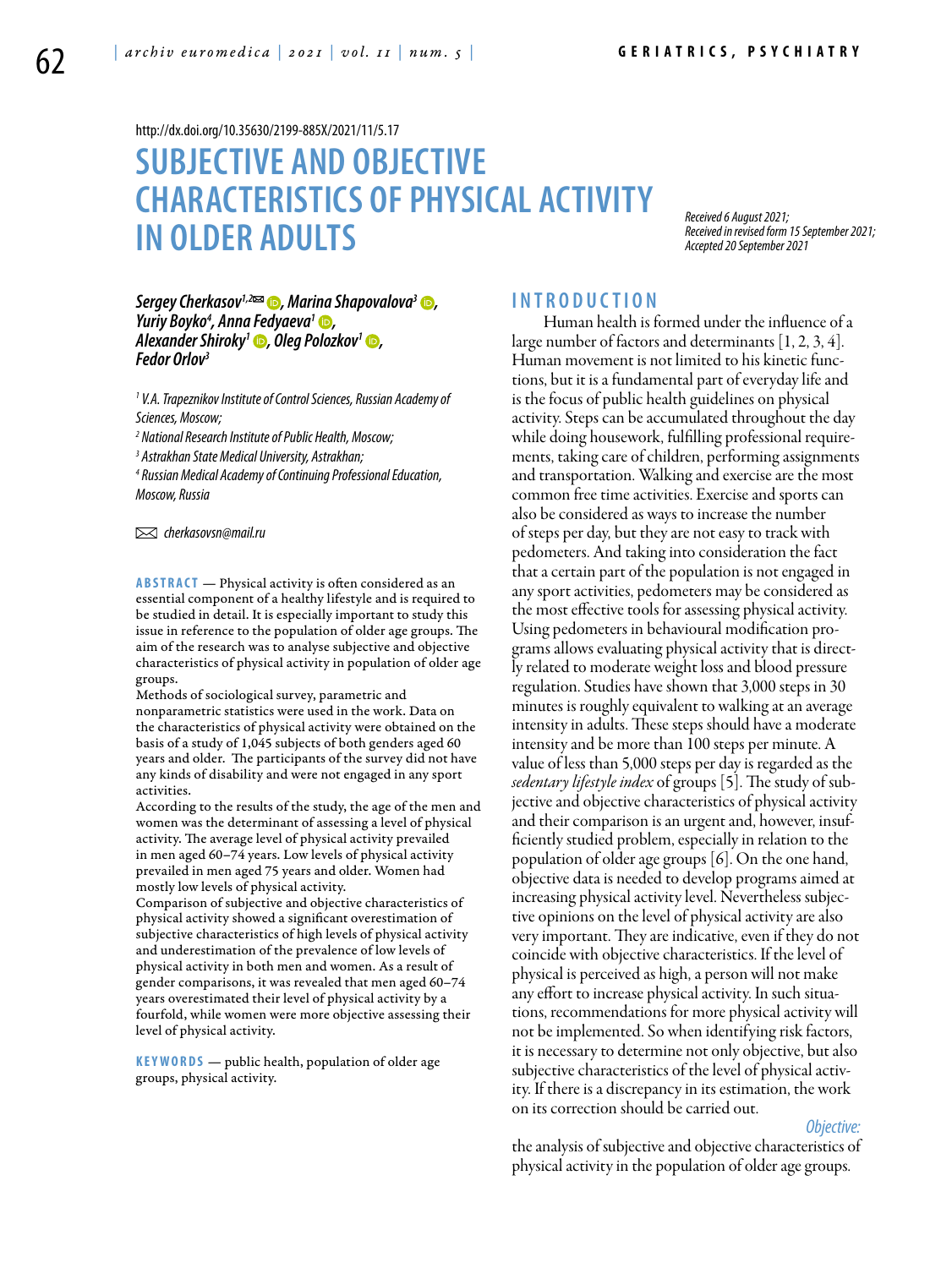#### **MATERIALS AND METHODS o f r e s e a r ch**

Data on the characteristics of physical activity were obtained on the basis of a survey of 1,045 respondents of both genders aged 60 years and older. The respondents lived in Moscow, did not have any kind of disability and were not engaged in any sport activities.

As subjective characteristics of physical activity, we considered the opinion of a respondent, who was supposed to choose from three possible answers: high, medium, and low. As an objective indicator of physical activity, we used the data on the hiking distance per day. During the analysis, three ranges intensity of physical activity were identified. The first range of physical activity implied its high level — walking more than 3 km a day, that is, about 7–10 thousand steps. The second range included 3 km (5 thousand steps), which was characterized as a middle level of physical activity. The third range included a distance of less than 3 km per day (less than 5 thousand steps), and the corresponding load level was considered *low*. When estimating the distance, all physical activity was taken into account (moving around the house, shopping, dog walking, etc.). Since other types of physical activity were rare among the respondents of the studied age groups, the data on hiking distance (number of steps) was chosen as the most objective criterion used to divide groups into subgroups with high, medium and low physical activity. The research analysis was carried out in two age groups: 60–74 years and 75 years and older.

#### **R e s e a r ch R e s u l t s a n d D i scu s s i o n**

 According to subjective perceptions, 16.9±3.8 per 100 men surveyed believe that their physical activity is high, and half of them estimated it as average (49.2±3.9 per 100 men surveyed). Age has a very strong influence on subjective perceptions of the level of physical activity. Thus, in the age group of 60–74 years, men were significantly more likely to consider their level of physical activity to be high (26.6±4.4 in the age group of 60–74 years versus 7.6±2.1 in the age group of 75 years and older per 100 men surveyed)  $(p<0.05)$  (fig. 1).

The average level of physical activity was observed by more than half of the surveyed men aged 60–74 years (56.5±3.5 per 100 surveyed men). In the older age group, there were two times fewer of them (25.2±4.1 per 100 male respondents) (р<0, 05). Accordingly the number of men with low levels of physical activity was higher in the older age group (46.5±3.1 at the age of 75 years and older versus 14.3±2.5 at the age of 60–74 years). According to subjective perceptions, the level

of physical activity in women is less than in men. Only 10.2±1.9 per 100 women surveyed believe that their level of physical activity is high. The majority assesses their level of physical activity as low  $(63.3\pm2.9$  per 100 women surveyed).

The age of women, as well as men, has a very strong influence on subjective perceptions on their level of physical activity. If in the age group of 60–74 years, female respondents were significantly more likely to consider their level of physical activity high  $(19.3\pm3.6$ in the age group of 60–74 years versus 4.6±0.8 in the age group of 75 years and older per 100 women surveyed) (р<0,05). The average level of physical activity was observed in more than half of the women surveyed aged  $60-74$  years  $(51.3\pm3.4$  per 100 women surveyed). In the older age group, there were significantly fewer of them  $(29.5\pm3.8 \,\text{per } 100 \,\text{women surveyed})$  (p<0,05). Accordingly, the number of women with low levels of physical activity was higher in the older age group (63.3±2.1 at the age of 75 years and older versus 28.9 $\pm$ 2.1 at the age of 60–74 years) (Fig. 2).

An objectively high level of physical activity was found in 5.1±1.8 per 100 surveyed men aged 60 years and older. In the first of the selected age groups (60–74 years), there were significantly more men with a high level of physical activity  $-7.14$  at the age of 60–74 years versus 3.14 at the age of 75 years and older per 100 men surveyed. The data obtained is significantly lower than subjective perceptions. So, in the age group of 60–74 years, 27% of men claimed to have a high level of physical activity, while objectively they were able to confirm it four times less. In high school In the age group (75 years and older), the differences were smaller, but also significant – 8% of men declared a high level of physical activity, while objective criteria indicated that 2.5 times fewer men of the corresponding age had such a level of activity.

The average level of physical activity was found in almost half of the surveyed men (46.9±3.1 per 100 surveyed men aged 60 years and older). A low level of physical activity according to objective criteria was observed in almost half of the men in the group under study (44.7±3.5 per 100 respondents). According to subjective estimates, 56% of the surveyed men aged 60–74 reported an average level of physical activity, which also corresponds to objective indicators. In the age group of 75 years and older, two-thirds of the men surveyed  $(60,\pm 2.89$  per 100 respondents) walk less than 1 kilometer per day. Differences in the level of physical activity of men in the age groups 60–74 years and 75 years and older are significant  $p < 0.05$ ).

In older women, a high level of physical activity was observed in 4.2±1.0 per 100 women surveyed. This level of activity was registered more often, as in men, in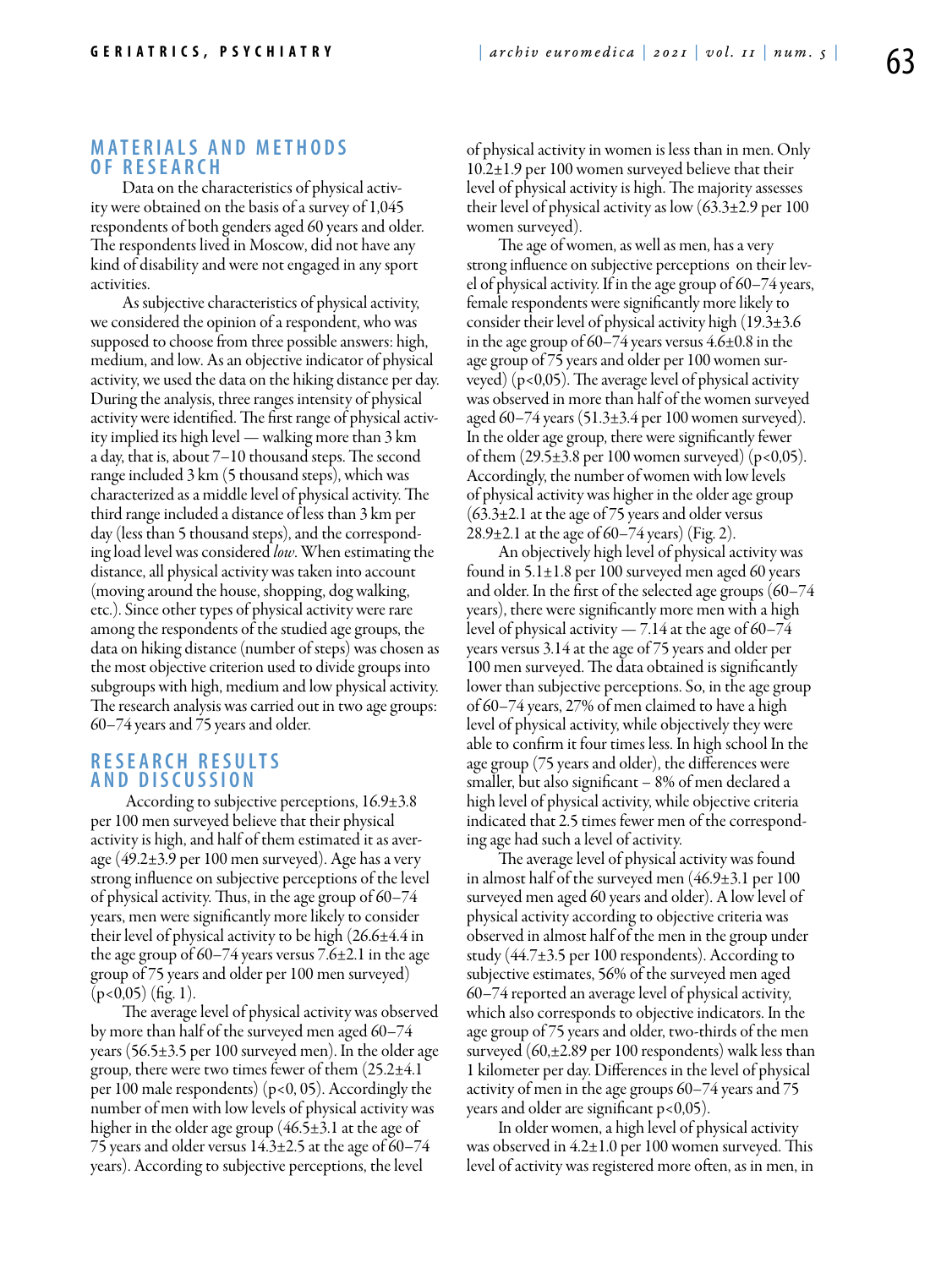

*Fig. 1. Data on subjective perceptions of the level of physical activity of men in different age groups (per 100 surveyed men in each age group)*



*Fig. 2. Data on subjective perceptions of the level of physical activity of women in different age groups (per 100 women surveyed in each age group)*

the age group of  $60-74$  years  $(7.5\pm1.7$  per 100 respondents). In the age group of 75 years and older, this level of physical activity was observed only in 2.1±0.8 per 100 women.

The average level of physical activity was found in one third of the women surveyed (33.6±4.1 per 100 women aged 60 years and older). In the age group of 60–74 years, 53.1 $\pm$ 5.5 per 100 respondents have an average level of physical activity. According to subjective estimates, 51% of the surveyed women in this age group reported an average level of physical activity, which is exactly the same as objective indicators. In the age group of 75 years and older, only one in five women (21.7±4.5 per 100 respondents) walk more than 1 km per day. According to subjective estimates, 29% of the surveyed women are in this category. The respondents of this age group reported an average level of physical activity, which slightly exceeded the objective parameters. Differences in the walking distance among women in the age groups of 60–74 years and 75 years and older were significant  $(p<0.05)$ .

Women, as well as men, seemed to sufficiently overestimate their level of physical activity. In the age group of 60–74 years, it was overestimated by 2.5 folds and in the age group of 75 years and older by 2 folds.

#### **C o n cl u s i o n**

When comparing subjective and objective characteristics of physical activity, there is a significant overestimation in relation to a high level of physical activity (subjective perceptions) and an underestimation of the prevalence of low levels of physical activity, both in men and women.

Gender comparison showed that mostly men in the age group of 60–74 years overestimated their level of physical activity. In our study, the discrepancy score was up to 4-fold. Women were more critical of their level of physical activity.

Men in the age group of 60–74 years in the majority have an average level of physical activity (covered more than 1 km on foot per day), while men in the age group of 75 years and older have a low level (covered less than 1 km on foot per day). Women in the age group of 60–74 years in the majority have an average level of physical activity (covered more than 1 km on foot per day), while women in the age group of 75 years and older have a low level (covered less than 1 km on foot per day). The results obtained have almost no gender differences.

## **R efe r e n ce s**

- GENOVESE, U. A new paradigm on health care accountability to improve the quality of the system: four parameters to achieve individual and collective accountability / U. Genovese, S. Del Sordo S., M. Casali et al. // Journal of Global Health. 2017. V. 7. Iss. 1. Р. 010301. DOI: 10.7189/jogh.07.010301
- 2. Meshkov D.О., Bezmelnitsyna L.Yu., Cherkasov S.N. A Data Managment Model for Proactive Risk Managmant in Healthcare // Advances in Systems Science and Applications. 2020. V 20, Iss.1. Р. 114-118. DOI: 10.25728/assa.2020.20.1.864
- 3. Cherkasov, S.N. Physical activity as a factor deter- mining the level of the organism's adaptive capabili- ties / S.N. Cherkasov, O.V. Abramova, I.L. Sopov // Bulletin of the National Research Institute of Public Health named after N.A. Semashko. – 2015. – No. 2. – Р. 224–227.
- 4. MEDVEDKOVA, N.I. Physical activity and health of the population / N.I. Medvedkova, V.D. Medvedkov, T.V. Zotova, O. I. Ashirova // Scientific Notes of the University. P.F. Lesgaft. – 2019. – No. 3 (169). – Р. 201–205.
- 5. Catrine Tudor-Locke, Cora L Craig, Wendy J Brown, Stacy A Clemes, Katrien De Cocker, Billie Giles-Corti, Yoshiro Hatano, Shigeru Inoue, Sandra M Matsudo, Nanette Mutrie, Jean-Michel Oppert, David A Rowe, Michael D Schmidt, Grant M Schofield, John C Spence, Pedro J Teixeira, Mark A Tully, and